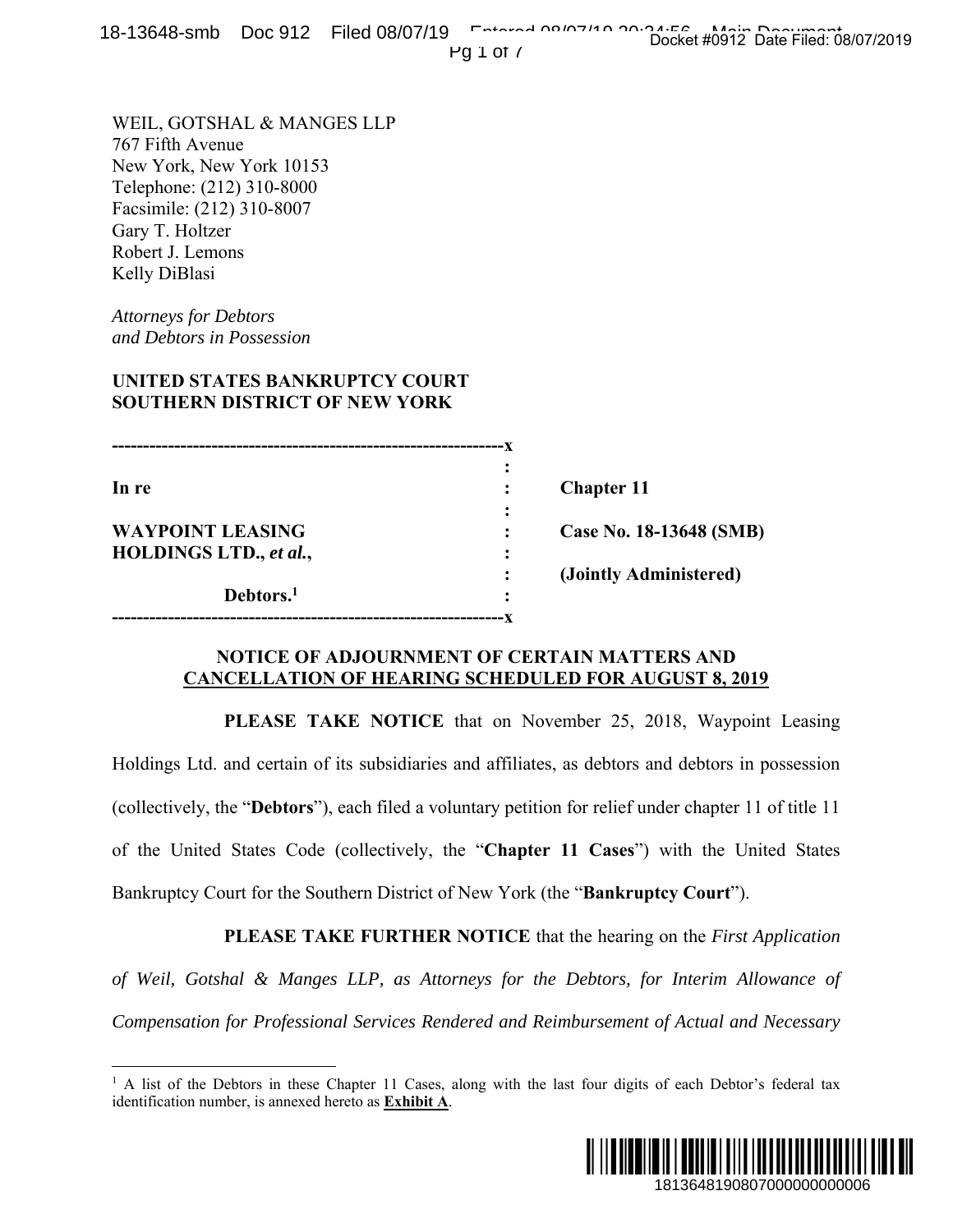#### 18-13648-smb Doc 912 Filed 08/07/19 Entered 08/07/19 20:34:56 Main Document Pg 2 of 7

*Expenses Incurred From November 25, 2018 Through and Including March 31, 2019* [ECF No. 770] (the "**Weil Interim Fee Application**") has been consensually adjourned from August 8, 2019 at 10:00 a.m. (Eastern Time) to **August 22, 2019 at 10:00 a.m. (Eastern Time)**.

 **PLEASE TAKE FURTHER NOTICE** that the hearing on the *First Interim Application of Houlihan Lokey Capital, Inc., Investment Banker to the Debtors, for Interim Allowance of Compensation for Professional Services Rendered and Reimbursement of Actual and Necessary Expenses Incurred From November 25, 2018 Through March 31, 2019* [ECF No. 779] (the "**Houlihan Interim Fee Application**") has been consensually adjourned from August 8, 2019 at 10:00 a.m. (Eastern Time) to **the date that will be set for the final fee applications of the Debtors' professionals**.

**PLEASE TAKE FURTHER NOTICE** that the deadline for the Office of the United States Trustee to respond or object to (i) the Weil Interim Fee Application has been extended to **August 14, 2019 at 4:00 p.m. (Eastern Time)** and (ii) the Houlihan Interim Fee Application has been extended to the date that is **the same objection deadline that will apply for the final fee applications of the Debtors' professionals**.

**PLEASE TAKE FURTHER NOTICE** that the hearings on the Weil Interim Fee Application and the Houlihan Interim Fee Application will be held before the Honorable Stuart M. Bernstein, United States Bankruptcy Court for the Southern District of New York, Courtroom 723, One Bowling Green, New York, New York, 10004-1408.

PLEASE TAKE FURTHER NOTICE that the Bankruptcy Court entered the *Order Granting First Interim Applications for Allowance of Compensation for Professional Services Rendered and Reimbursement of Expenses Incurred* [ECF No. 910], approving the remaining interim fee applications scheduled to be heard for (i) White & Case LLP,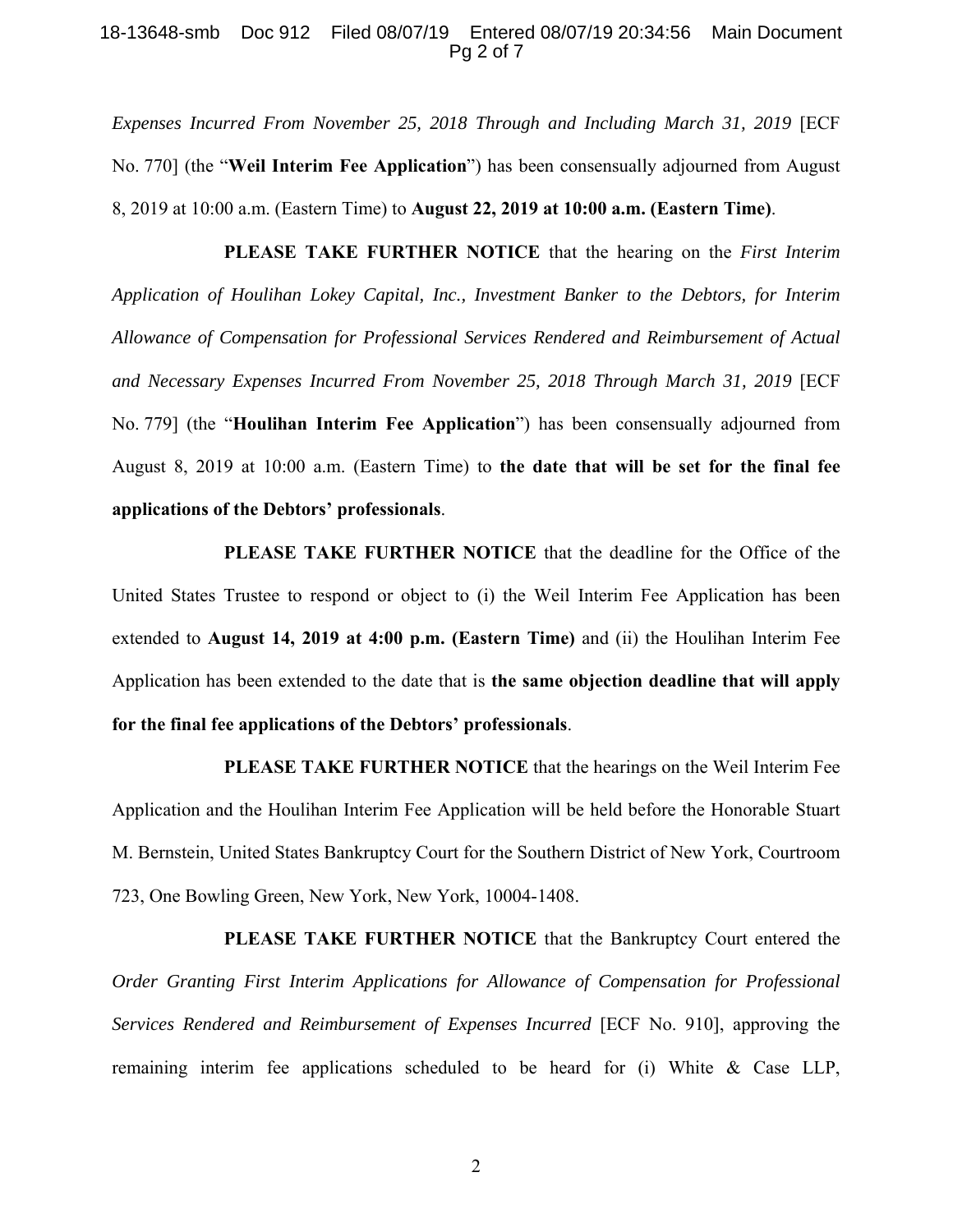#### 18-13648-smb Doc 912 Filed 08/07/19 Entered 08/07/19 20:34:56 Main Document Pg 3 of 7

(ii) Accenture LLP, (iii) Kurtzman Carson Consultants, LLC, (iv) FTI Consulting, Inc., and

(v) A&L Goodbody (collectively, the "**Approved Interim Fee Applications**").

**PLEASE TAKE FURTHER NOTICE** that, as a result of the Approved Interim

Fee Applications being granted and the Weil Interim Fee Application and the Houlihan Interim

Fee Application being adjourned to later dates, the hearing scheduled for August 8, 2019 at

10:00 a.m. (Eastern Time) is **cancelled**.

Dated: August 7, 2019 New York, New York

> /s/ Kelly DiBlasi WEIL, GOTSHAL & MANGES LLP 767 Fifth Avenue New York, New York 10153 Telephone: (212) 310-8000 Facsimile: (212) 310-8007 Gary T. Holtzer Robert J. Lemons Kelly DiBlasi

*Attorneys for Debtors and Debtors in Possession*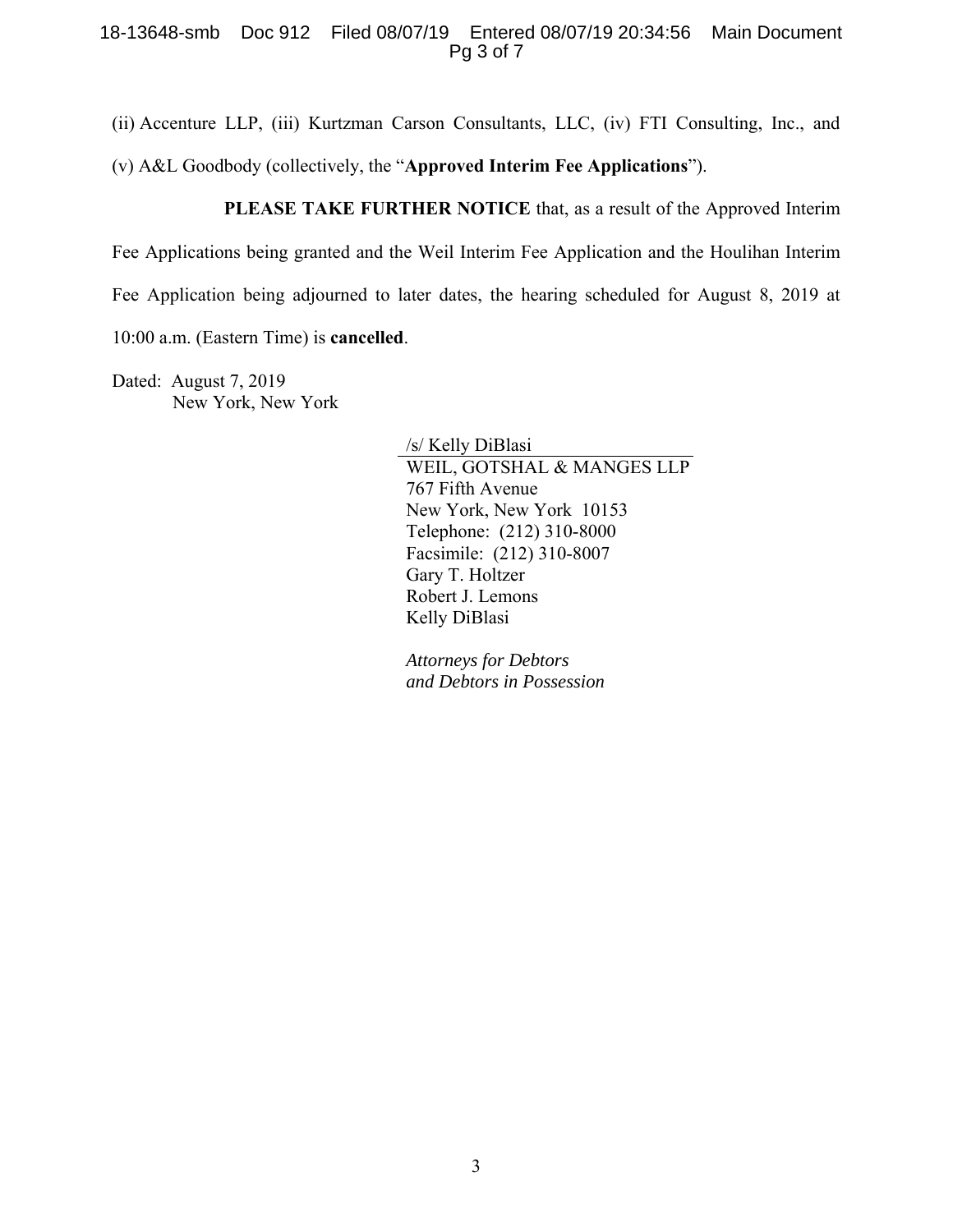18-13648-smb Doc 912 Filed 08/07/19 Entered 08/07/19 20:34:56 Main Document Pg 4 of 7

# **Exhibit A**

**Debtors**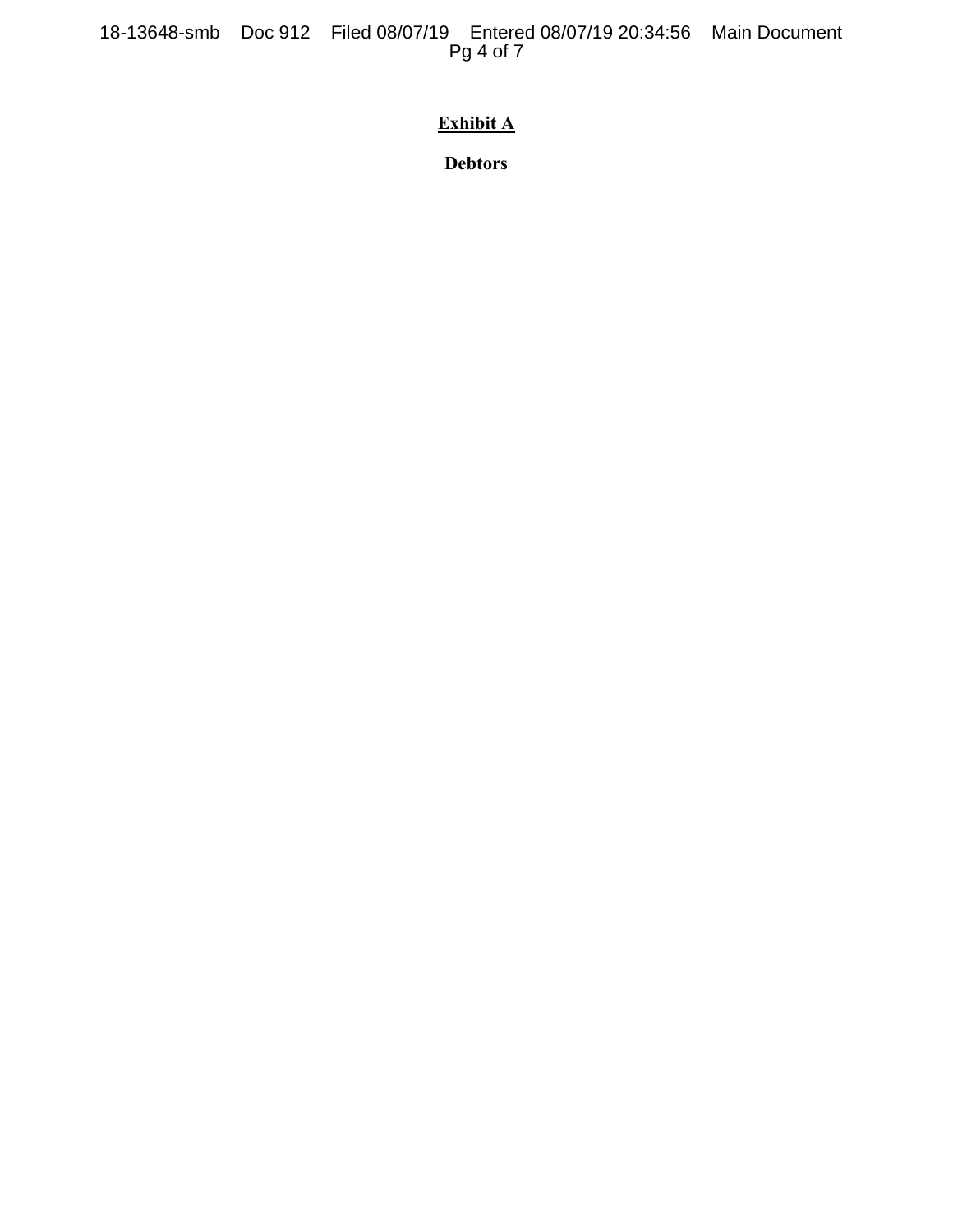| <b>Debtor</b>                             | Last 4<br>Digits of<br><b>Tax ID</b><br><b>Number</b> | <b>Debtor</b>                                  | Last 4<br>Digits of<br><b>Tax ID</b><br><b>Number</b> |
|-------------------------------------------|-------------------------------------------------------|------------------------------------------------|-------------------------------------------------------|
| Waypoint Leasing Holdings Ltd.            | 2899                                                  | <b>MSN 760682 Trust</b>                        | N/A                                                   |
| Waypoint Leasing (Luxembourg)<br>S.à r.l. | 7041                                                  | Waypoint 2916 Business Trust                   | N/A                                                   |
| Waypoint Leasing (Ireland)<br>Limited     | 6600                                                  | <b>MSN 920062 Trust</b>                        | N/A                                                   |
| Waypoint Asset Co 10 Limited              | 2503                                                  | <b>MSN 920125 Trust</b>                        | N/A                                                   |
| MSN 2826 Trust                            | N/A                                                   | <b>MSN 9229 AS</b>                             | 7652                                                  |
| MSN 2879 Trust                            | N/A                                                   | Waypoint Asset Co 3A Limited                   | 6687                                                  |
| Waypoint Asset Co 11 Limited              | 3073                                                  | <b>MSN 41371 Trust</b>                         | N/A                                                   |
| MSN 2905 Trust                            | N/A                                                   | Waypoint Asset Euro 1A Limited                 | 9804                                                  |
| Waypoint Asset Co 14 Limited              | 1585                                                  | Waypoint Asset Co 1K Limited                   | 2087                                                  |
| Waypoint Asset Co 15 Limited              | 1776                                                  | MSN 4469 Trust                                 | N/A                                                   |
| Waypoint Asset Co 3 Limited               | 3471                                                  | MSN 6655 Trust                                 | N/A                                                   |
| AE Helicopter (5) Limited                 | N/A                                                   | Waypoint Leasing (Luxembourg)<br>Euro S.à r.l. | 8928                                                  |
| AE Helicopter (6) Limited                 | N/A                                                   | Waypoint Asset Co 1A Limited                   | 1208                                                  |
| <b>MSN 31141 Trust</b>                    | N/A                                                   | Waypoint Leasing Labuan 1A<br>Limited          | 2299                                                  |
| <b>MSN 31492 Trust</b>                    | N/A                                                   | Waypoint Asset Co 1C Limited                   | 0827                                                  |
| <b>MSN 36458 Trust</b>                    | N/A                                                   | Waypoint Asset Co 1D Limited                   | 7018                                                  |
| <b>MSN 760543 Trust</b>                   | N/A                                                   | Waypoint Asset Co 1F Limited                   | 6345                                                  |
| <b>MSN 760551 Trust</b>                   | N/A                                                   | Waypoint Asset Co 1G Limited                   | 6494                                                  |
| <b>MSN 760581 Trust</b>                   | N/A                                                   | Waypoint Asset Co 1H Limited                   | 7349                                                  |
| <b>MSN 760628 Trust</b>                   | N/A                                                   | Waypoint Asset Co 1J Limited                   | 7729                                                  |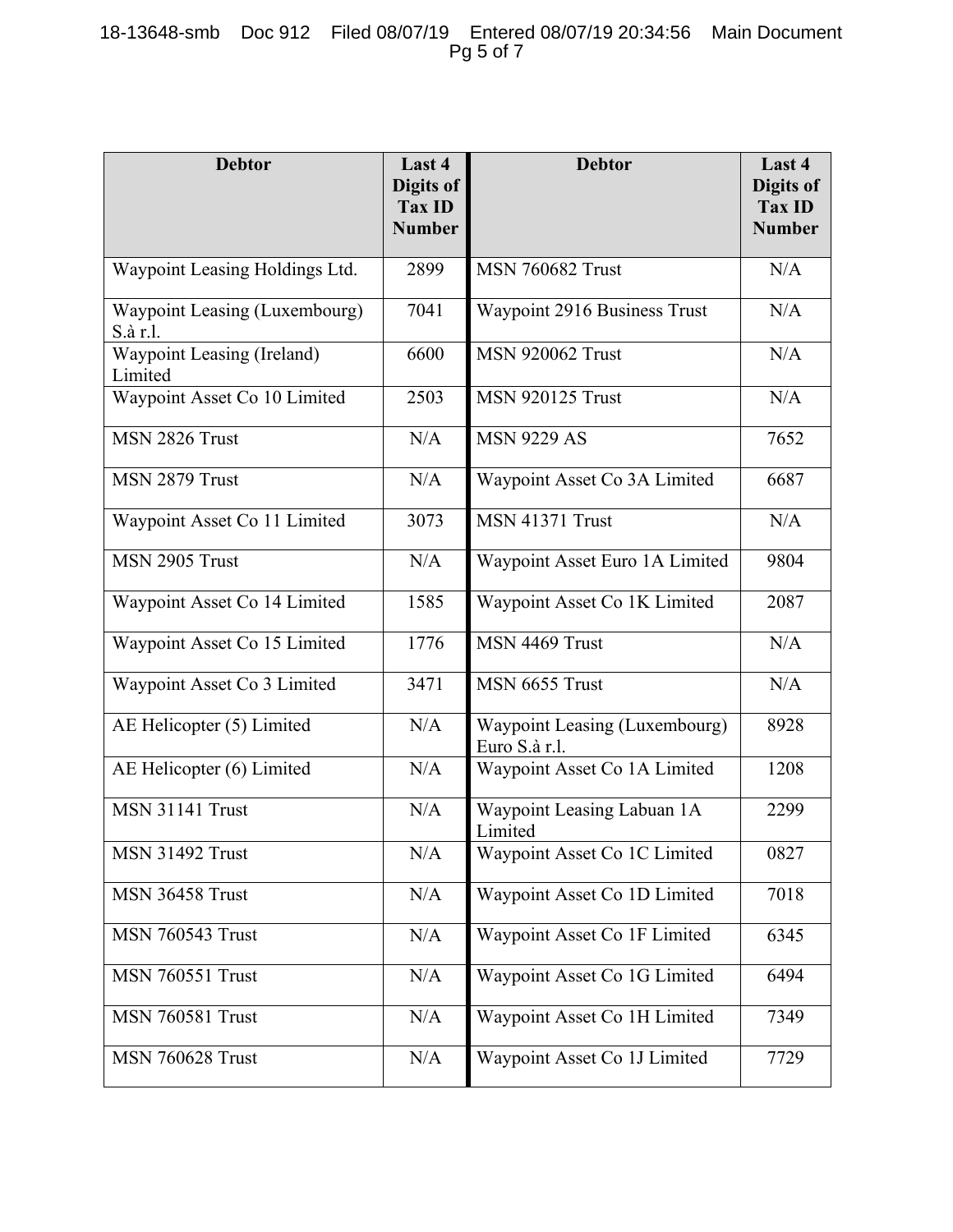## 18-13648-smb Doc 912 Filed 08/07/19 Entered 08/07/19 20:34:56 Main Document Pg 6 of 7

| <b>Debtor</b>                         | Last 4<br>Digits of<br>Tax ID<br><b>Number</b> | <b>Debtor</b>                  | Last 4<br>Digits of<br><b>Tax ID</b><br><b>Number</b> |
|---------------------------------------|------------------------------------------------|--------------------------------|-------------------------------------------------------|
| <b>MSN 760631 Trust</b>               | N/A                                            | <b>MSN 20159 Trust</b>         | N/A                                                   |
| MSN 6658 Trust                        | N/A                                            | Waypoint Asset Funding 6 LLC   | 4964                                                  |
| Waypoint 760626 Business Trust        | N/A                                            | Waypoint Asset Co 7 Limited    | 9689                                                  |
| MSN 7152 Trust                        | N/A                                            | Waypoint Asset Euro 7A Limited | 2406                                                  |
| MSN 7172 Trust                        | N/A                                            | Waypoint Asset Co 8 Limited    | 2532                                                  |
| Waypoint Asset Funding 3 LLC          | 4960                                           | <b>MSN 31041 Trust</b>         | N/A                                                   |
| Waypoint Asset Malta Ltd              | 5348                                           | <b>MSN 31203 Trust</b>         | N/A                                                   |
| Waypoint Leasing Labuan 3A<br>Limited | 8120                                           | <b>MSN 31578 Trust</b>         | N/A                                                   |
| Waypoint Leasing UK 3A Limited        | 0702                                           | <b>MSN 760617 Trust</b>        | N/A                                                   |
| Waypoint Asset Co 4 Limited           | 0301                                           | <b>MSN 760624 Trust</b>        | N/A                                                   |
| Waypoint Asset Co 5 Limited           | 7128                                           | <b>MSN 760626 Trust</b>        | N/A                                                   |
| Waypoint Leasing Services LLC         | 8965                                           | <b>MSN 760765 Trust</b>        | N/A                                                   |
| <b>MSN 14786 Trust</b>                | N/A                                            | <b>MSN 920063 Trust</b>        | N/A                                                   |
| MSN 2047 Trust                        | N/A                                            | <b>MSN 920112 Trust</b>        | N/A                                                   |
| MSN 2057 Trust                        | $\rm N/A$                                      | Waypoint 206 Trust             | $\rm N/A$                                             |
| Waypoint Asset Co 5B Limited          | 2242                                           | Waypoint 407 Trust             | N/A                                                   |
| Waypoint Leasing UK 5A Limited        | 1970                                           | Waypoint Asset Euro 1B Limited | 3512                                                  |
| Waypoint Asset Co 6 Limited           | 8790                                           | Waypoint Asset Euro 1C Limited | 1060                                                  |
| <b>MSN 31042 Trust</b>                | N/A                                            | <b>MSN 20012 Trust</b>         | N/A                                                   |
| <b>MSN 31295 Trust</b>                | N/A                                            | <b>MSN 20022 Trust</b>         | N/A                                                   |
| <b>MSN 31308 Trust</b>                | N/A                                            | <b>MSN 20025 Trust</b>         | N/A                                                   |
| <b>MSN 920119 Trust</b>               | N/A                                            | <b>MSN 920113 Trust</b>        | N/A                                                   |